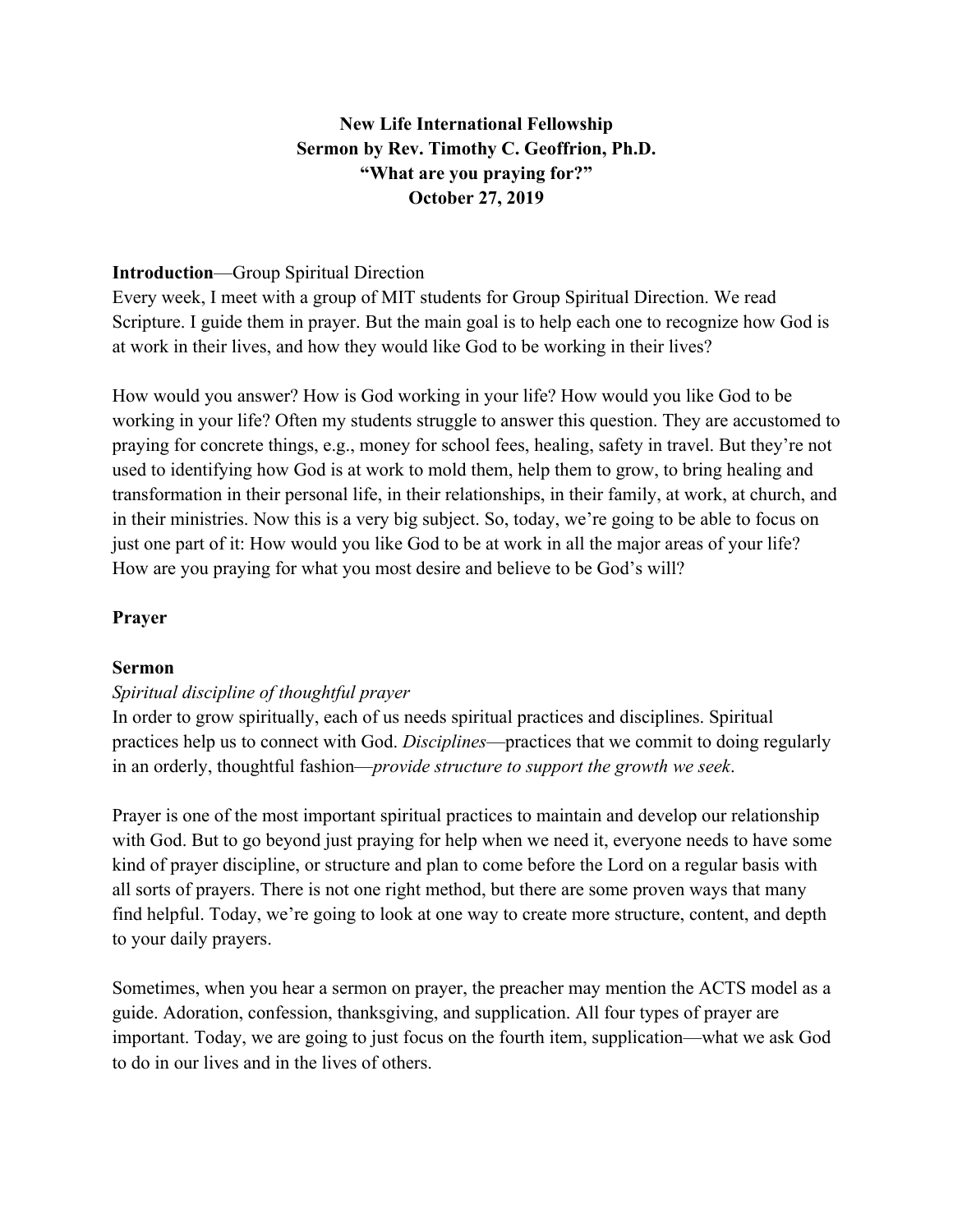"**Do not be anxious about anything**, but **in every situation, by prayer and petition, with thanksgiving, present your requests to God**. And the peace of God, which transcends all understanding, will guard your hearts and your minds in Christ Jesus." (Philippians 4:6-7)

God invites us, urges us, and commands us to be praying people. Most people just do this naturally. But how are we supposed to pray? According to the Apostle Paul, one place to start is with your anxieties. What are you anxious about? Take those concerns to God in prayer. What do you desire for your life? Take those desires to God in prayer. What do you desire for your loved ones, for your neighbors, and for our world? Take those concerns to God in prayer. As we pray with anxieties, concerns, hopes, and dreams, we move out of the realm of emotion and into the flow of the Spirit.

As a spiritual discipline, we can intentionally organize our prayers around the major areas of our lives, such as our personal life, our family, our friendships and relationships, our work, our church, and our ministry. We can even be systematic about it to help us go deeper and be more thorough in our prayer life. We start with the desires of our heart for each important, major life area, then align our will with whatever we know to be God's will (based on Scripture and the rule of love), and then turn these desires, concerns, and priorities into prayers. When we practice prayer in this way, we are bringing our hearts and deepest selves into the flow of the Holy Spirit, who will lead us to the Father.

*My Daily Prayer Guide* To help me with this spiritual discipline of identifying my vision and desires for every area of my life and of praying for God's will to be done, I have been slowly creating a prayer list over many years. **It begins with a reminder of my heart's desire, my daily prayer, and my life mission**. Then I add a few pages of my favorite Scriptures, followed by many names and situations I want to pray for. It's now 12 single-spaced pages long. I can't pray for everything every day, but it's become my *Prayer Guide for daily use*.

Let's look at some examples.

### 1. Personal

# **My heart's desire: to fully abide in Jesus, living a Christ-centered, Spirit-led life, full of wisdom, truth, righteousness, peace, joy, and love**

*Sample prayer* "Please continue to draw me to you, to Christ, and deeper into your love and grace. **Help me to delight in you, to know you better, and to love and serve you with all my heart, soul, strength, and mind**; and to love my neighbor as myself. Please comfort me in my distress and anxiety, my unfulfilled longings and desires. **Thank you for calling me to abide in Christ more fully and more deeply."**

### *A couple biblical examples*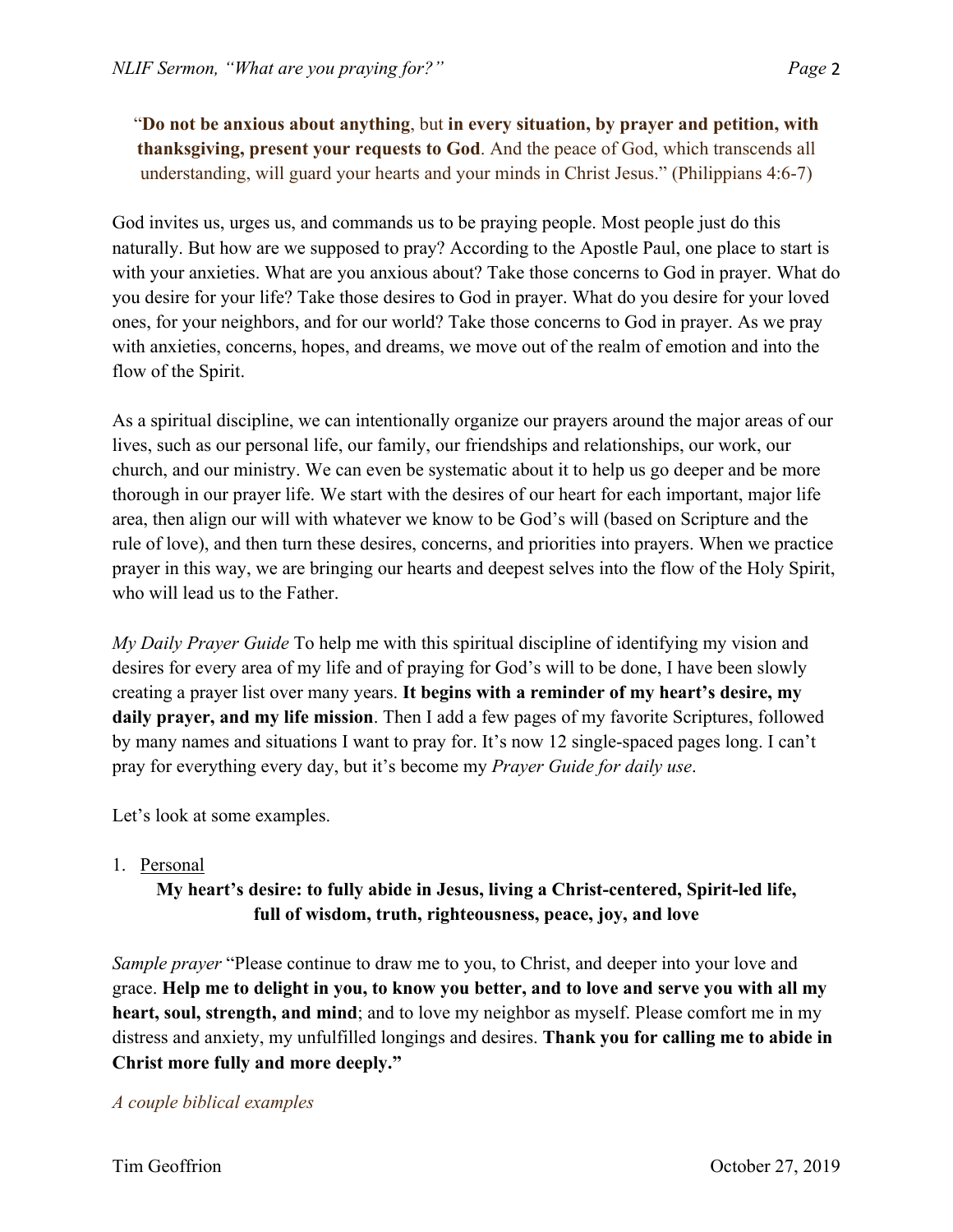"In her deep anguish Hannah prayed to the LORD, weeping bitterly. And she made a vow, saying, "LORD Almighty, if you will only look on your servant's misery and remember me, and not forget your servant but give her a son, then I will give him to the LORD for all the days of his life, and no razor will ever be used on his head." (1 Samuel 1:10-11)

"Therefore, since we have a great high priest who has ascended into heaven, Jesus the Son of God, let us hold firmly to the faith we profess. For we do not have a high priest who is unable to empathize with our weaknesses, but we have one who has been tempted in every way, just as we are—yet he did not sin. Let us then approach God's throne of grace with confidence, so that we may receive mercy and find grace to help us in our time of need." (Hebrews 4:14-16)

### 2. Family (Eph. 3:25-28, 33; 6:1-4)

# **My daily prayer: "Lord God, please help me to live fully, love deeply, and give freely, so that others will know and experience you through me."**

Family relationships are very important, as we all know. They can also be some of the most difficult relationships in our lives. We don't get to choose our families, but we can choose our attitudes. We can also choose to pray for our family members and our relationships with them.

I pray for my wife and sons daily. My extended family all by name, once a week. Often, I just mention their names, but I go slowly enough to let the Spirit prompt me to pray in more depth for one or more individuals.

*Sample prayer* "Help me to see where she needs my support and help, and to give it to her readily and generously, with empathy, wisdom, tenderness, and patience…**.** To love her in ways that feel like nourishing, reassuring love to her… Be a reliable, consistent husband and spiritual co-leader with her in our marriage. To wear the sword to protect her and look out for her needs and best interests. Put her ahead of all my other relationships…."

### 3. Friendships/Relationships (Matt. 22:37-40)

"Jesus replied: "'Love the Lord your God with all your heart and with all your soul and with all your mind.' This is the first and greatest commandment. And the second is like it: 'Love your neighbor as yourself.' All the Law and the Prophets hang on these two commandments." (Matt. 22:37-40)

Who are praying for on a regular basis? What I've done to handle the number of people I'm praying for is to create Monday, Tuesday, Wednesday, Thursday, and Friday lists that are more manageable for me. Then, I try not to pray out of obligation or guilt. But simply mention their names, while pausing over names and requests just long enough for the Spirit to speak to me.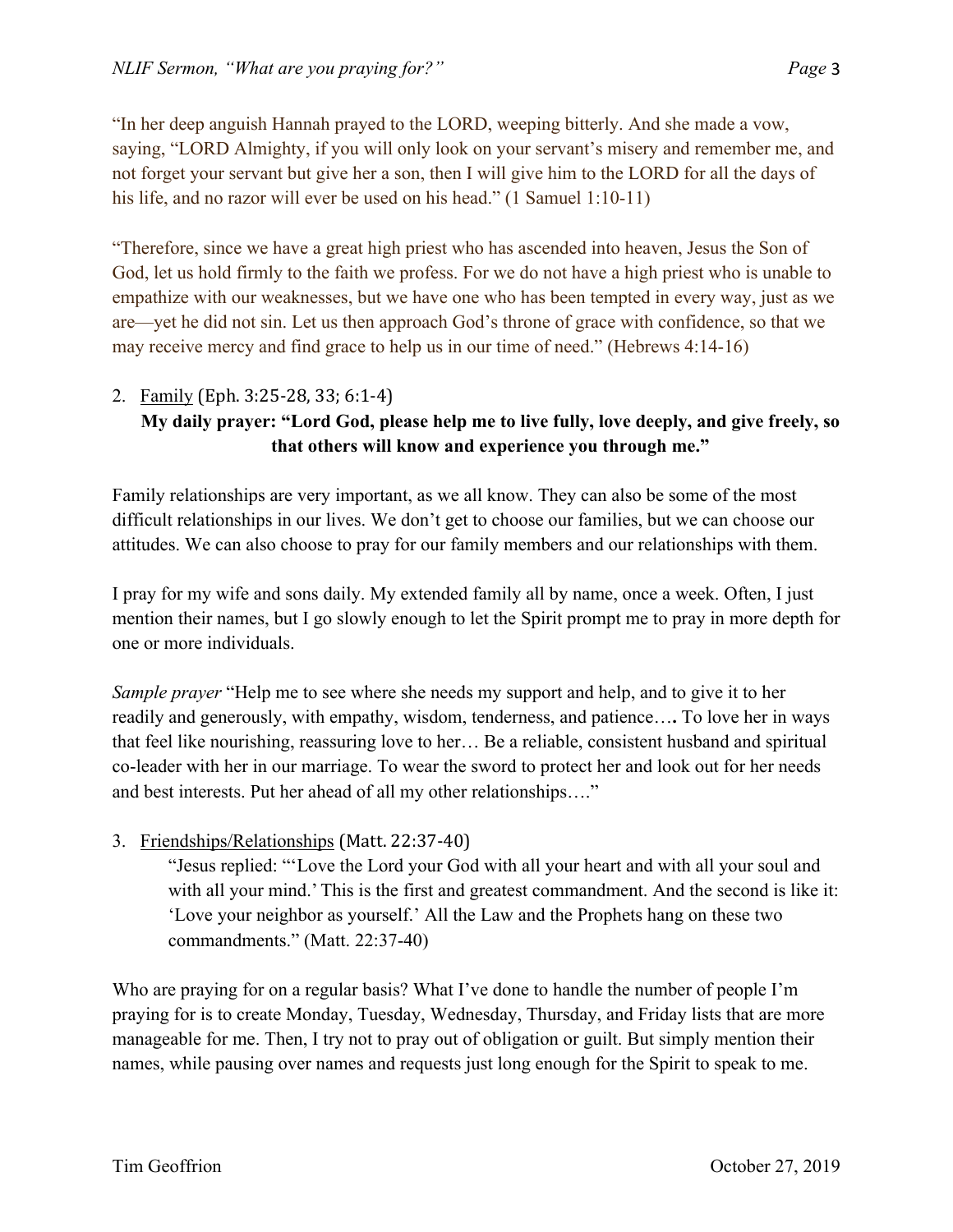When you feel led to spend more time with one or more names, you could ask yourself the following questions:

- What do I need to see about this person that I haven't noticed before?
- What is God's heart for him/her?
- What are my responsibilities, contribution, attitude, and effort in this relationship?

In my own spiritual development, the Lord has convicted me that I must be thoughtful about what I'm expecting from other people. When I reach out to someone in prayer or in person, I ask God to help me be genuinely concerned for whatever is in their best interest, not mine.

*Sample prayer* "Lord, teach me to love others as Christ loves them. Help me not to look to people for something they can't, don't want to, or shouldn't give. Help me to remember to ask myself before reaching out: 'Am I trying to meet my own needs or theirs?' At the same time, please give me the humility and courage to be vulnerable with others, so that I can let the right people be a friend to me, when I need friends."

## 4. Work

**"**I urge, then, first of all, that petitions, prayers, intercession and thanksgiving be made for all people—for kings and all those in authority, that we may live peaceful and quiet lives in all godliness and holiness." (1 Tim. 2:1)

We don't have a king in this country, but

• How are you praying for your boss, co-workers, clients; Board of directors, and others who are in positions of authority in your life?

• What is your attitude toward your job and responsibilities?

• How could you pray for the quality of your work and the impact of your presence on others at your job?

Example: I saw a movie about a great opera singer in Italy, Andrea Bocelli. The movie's title was the Silence of Music. The singer was blind, but the encouragement of family and friends, his determination, his patience, and his incredible talent and hard work led him extraordinary success. He's now sold over 90 million records! At first, I just felt jealous of him. "Why does it seem that everyone is more successful than I am?!" But then, the HS turned that envious spirit of self-pity around. I was able to see that his success was not only due to his great talent, but to his hard work. His maestro drove him to seek excellence. God used that story to motivate me to try harder to do my best and to develop my own abilities and to do a better job making the most of my opportunities.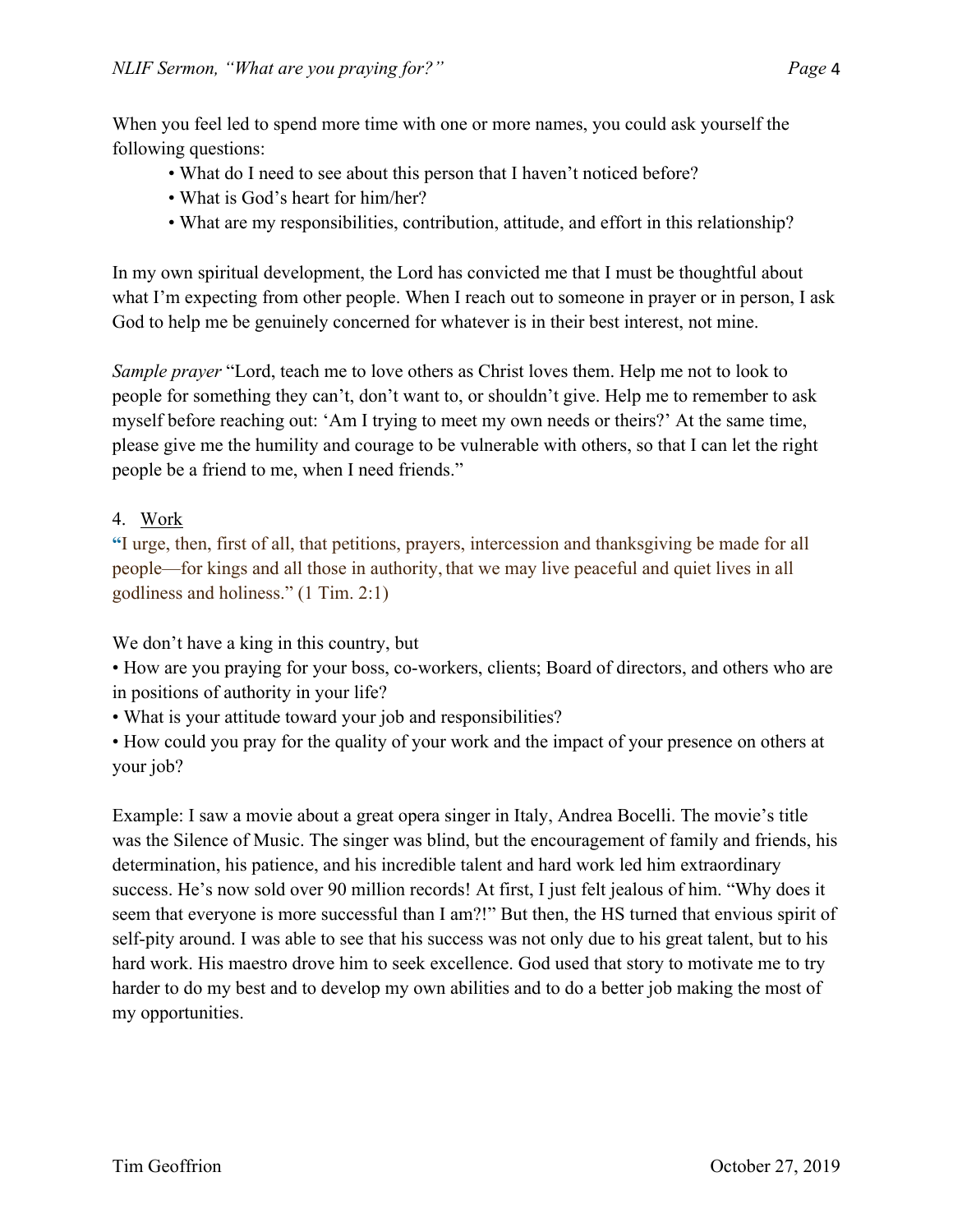## 5. Church

The Apostle Paul provides an outstanding example of praying for the church. In his case, he didn't have just one church, but he prayed for all the churches he founded and ministered to. How do we know this? Many of his prayers are recorded in his letters.

For this reason, I kneel before the Father, from whom every family in heaven and on earth derives its name. I pray that out of his glorious riches he may strengthen you with power through his Spirit in your inner being, so that Christ may dwell in your hearts through faith. And I pray that you, being rooted and established in love, may have power, together with all the Lord's holy people, to grasp how wide and long and high and deep is the love of Christ, and to know this love that surpasses knowledge—that you may be filled to the measure of all the fullness of God.

Now to him who is able to do immeasurably more than all we ask or imagine, according to his power that is at work within us, to him be glory in the church and in Christ Jesus throughout all generations, for ever and ever! Amen. (Eph. 3:14-21)

## **How are you praying for NLIF?**

### 6. Your ministry

How would you define your ministry? I have many specific responsibilities with my work at Faith, Hope, and Love Global Ministries. However, it's also been helpful to me to create a mission statement for my life, and then pray with it every day.

## **My mission: "To teach, inspire, and encourage ministers and leaders, equipping them to serve Christ more effectively in strategic positions of influence around the world"**

The reason I started praying with my mission statement every day was that I felt like I was sometimes losing touch with my primary mission in the midst of all my responsibilities and active social world. When I started praying with the statement on a regular basis and before going out to meet with people, I found that it helped me to remember my priorities and to stay focused. The HS also used this practice to help me remember to be ready to listen, care, and pray with others more regularly.

Sample prayer: "Lord, help me to genuinely and purely love those I am serving and working with, and to be faithful to make disciples of Jesus Christ, strengthening their relationship to God, fostering their growth, encouraging them, comforting them, urging them to live lives worthy of God, all out of a genuine concern for their well-being and for advancing the kingdom of God. Enable me to humbly share the Gospel, pointing to the Father and to Christ, depending on the power of the Spirit to draw others to God and to transform them. Be wise, righteous, and loving in all I do."